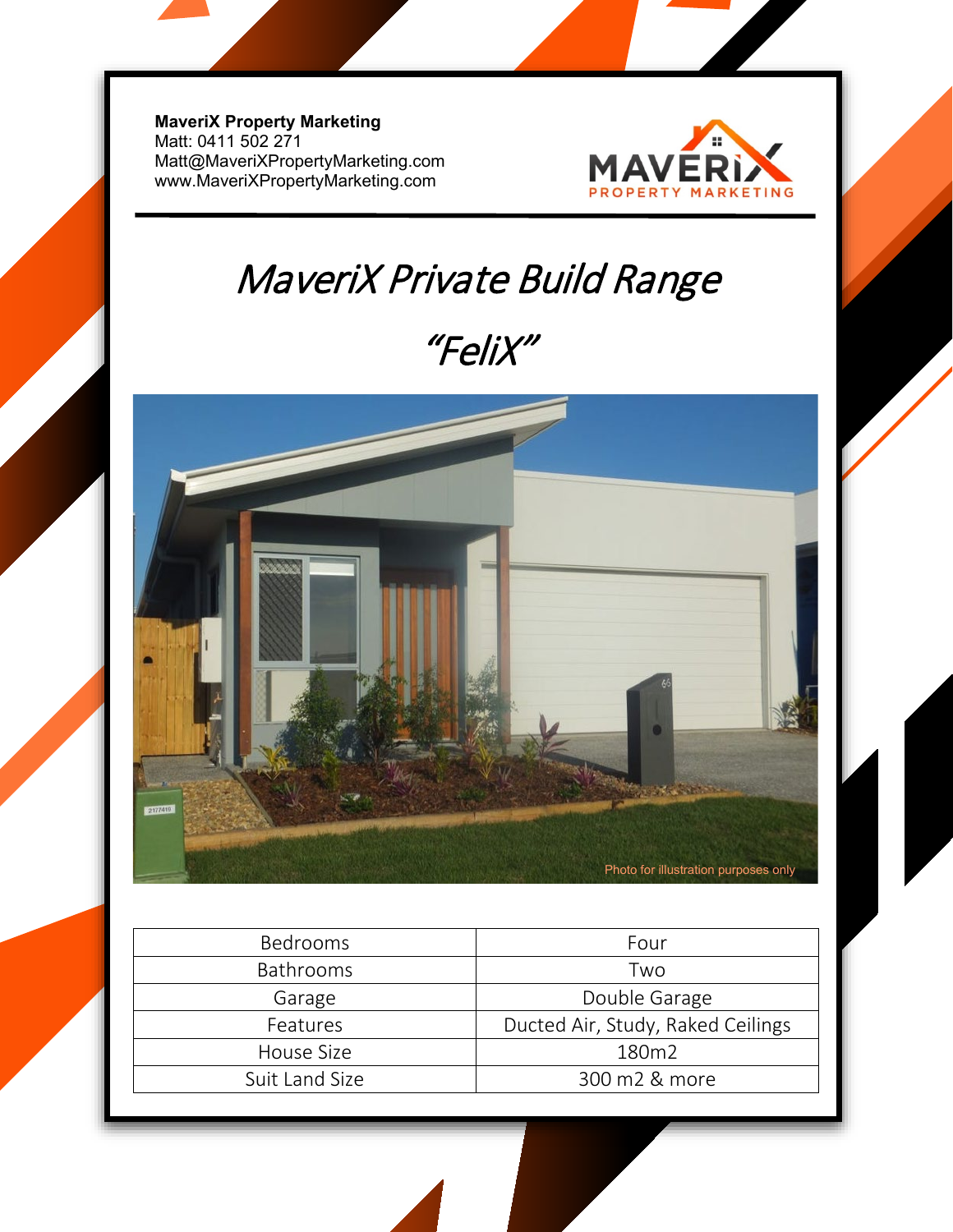#### Appraisal Summary:

l

Customizable yet complete. 100% finished and ready to move in; the FeliX floor plan is cleverly designed to fit a four bedroom, family sized home onto blocks with 10m frontage.

Four bedrooms with a small study to the front, main bedroom to the rear with walk-in wardrobe and ensuite, built-in wardrobes to bedrooms two, three and four all with mirror sliding access doors.

2550mm (8 foot 6 inch) high ceilings to bedrooms and service areas with feature raked ceiling above kitchen and living areas.

Very impressive kitchen with stone benchtops, 'soft-close' cabinetry, wall oven with microwave space above, dishwasher, walk-in pantry, twin rubbish bins in cupboard, water connection to fridge recess, several wide drawers and island breakfast bar.

Flyscreens to all windows and glass sliding doors, ducted air-conditioning throughout, separate laundry, double garage, concrete side boundary footpath, fully turfed and landscaped front and back gardens, fully fenced with side access gate; ready to move in.

The *FeliX* package is built by a local, hands-on builder who ensures a highquality construction and efficient build times.

*Note: The MaveriX Property Marketing Private Built Range are designed to offer fully finished, ready to move in packages to those who have sourced or are in the process of sourcing their own land. These packages have been previously built by private, local builders who maintain their copyright for all plans and specifications. While inclusions can be customised and floor plans altered to suit your block, aspect, dimensions, budget or needs, these packages are designed to be purchased 'as is' and are quoted accordingly.* 

*Please enquire for further information, to build, or to discuss customisation.*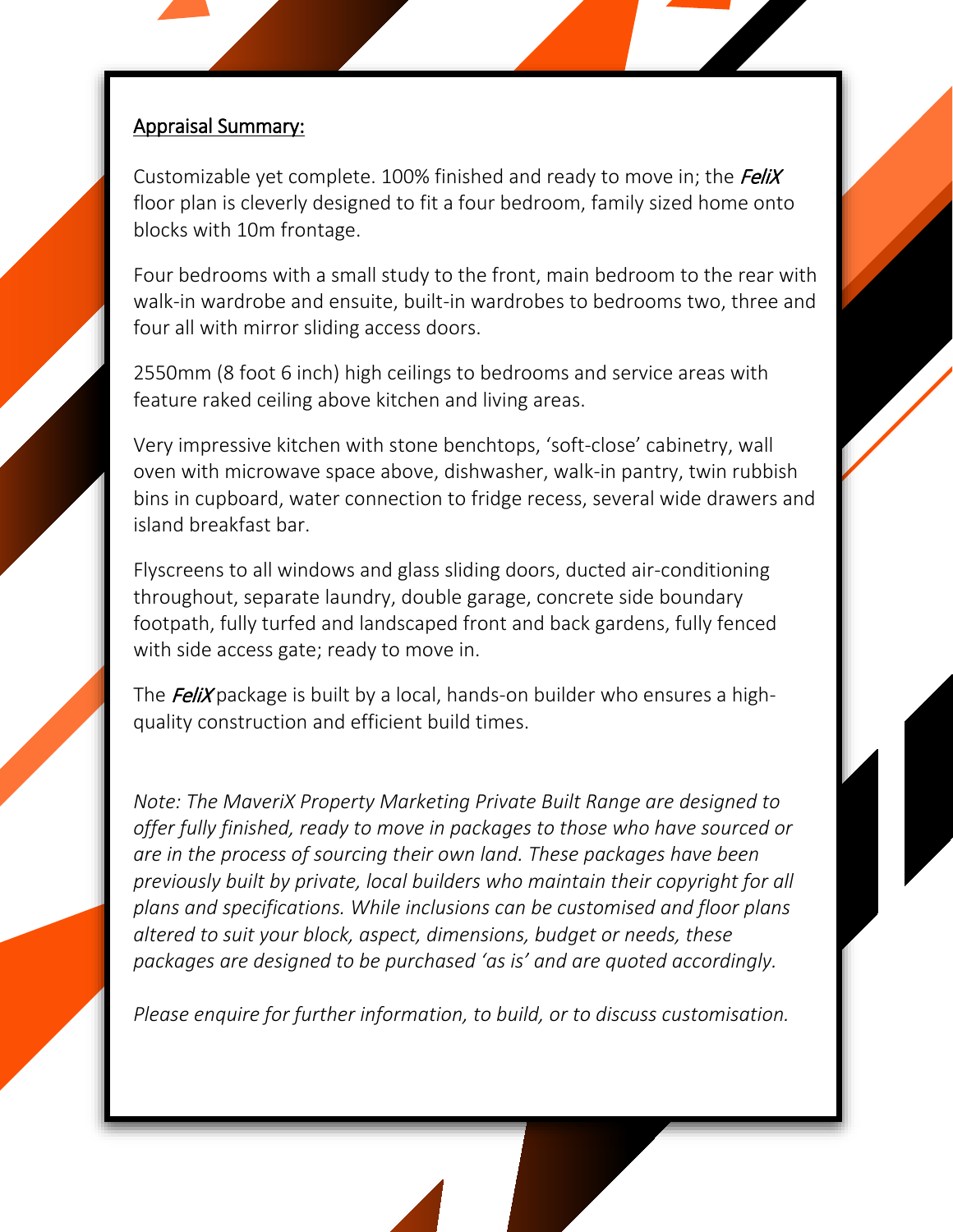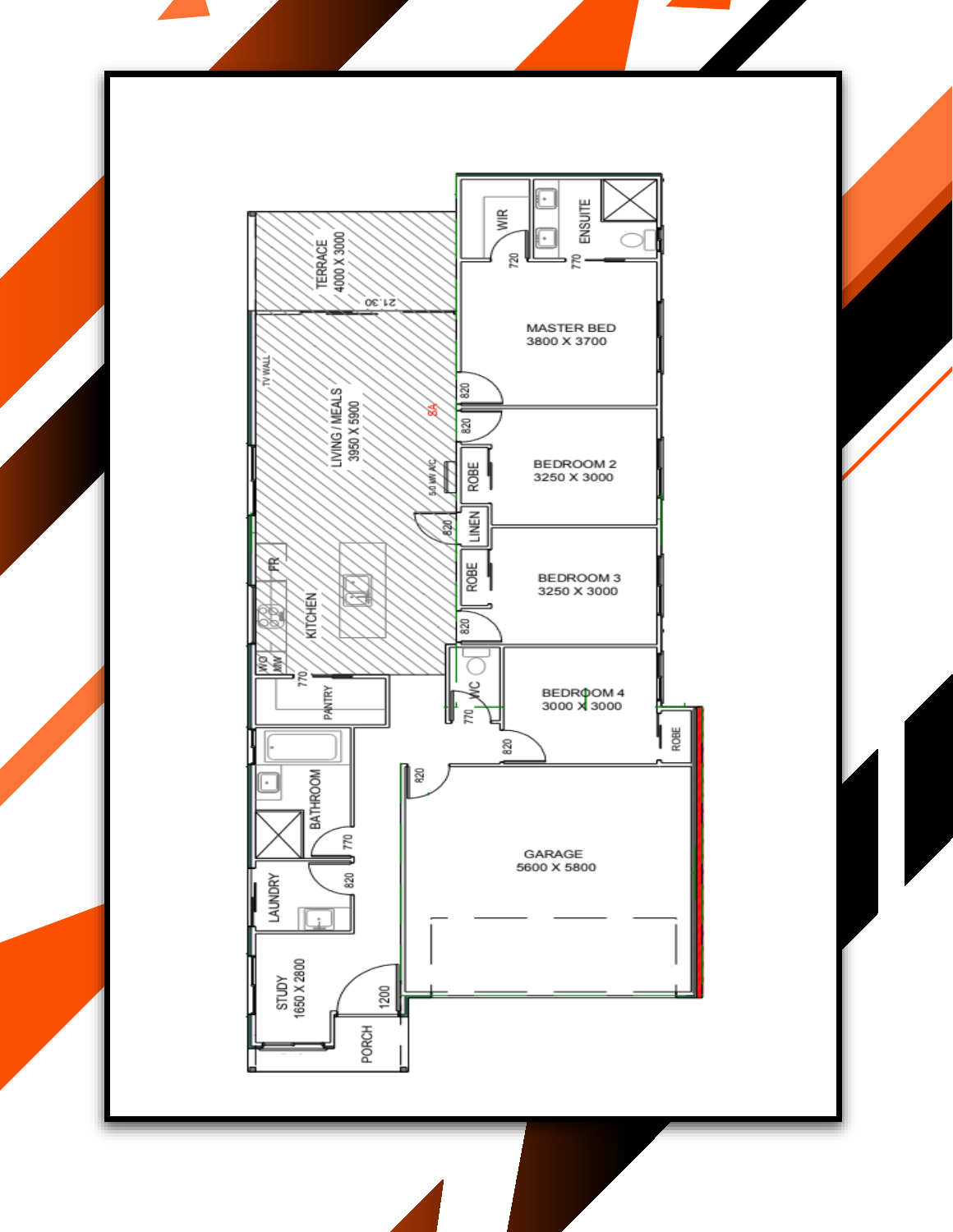#### Inclusion List:

- Colorbond roof (Custom Orb) profile, 15.0 degree pitch with 55mm Anticon insulation blanket to the underside of the roof sheeting
- Colorbond roof to front entry porch with two 135mm x 135mm stained hardwood timber support posts
- 7.5 star energy efficiency rating attained
- Colorbond fascia and gutter
- Concrete floor slab
- Mixture of Hardies weatherproof external cladding, sealed and painted and cement rendered and painted brickwork to front façade, side and rear boundaries
- Sisalation (moisture proof barrier) fixed to timber frame behind all external cladding
- R1.5 Batts providing additional insulation behind all external wall cladding
- T2 Pest resistant timber frames and roof trusses throughout
- 2.550 metre high ceilings to bedrooms and service areas, with feature raked ceilings above kitchen and living areas
- Powder coated aluminium windows and glass sliding doors
- Flyscreens to all opening windows and glass sliding doors
- Sun block pull-down blinds to all windows and glass sliding doors (\$2,000 allowance)
- Timber feel 5mm vinyl premium plank flooring to all bedrooms, wardrobes, front entry, study, hall and living-meals area
- Quality range of 450mm x 450mm ceramic tiles to bathroom, ensuite, wc and laundry
- Humes 1200mm wide feature front entry door

• Ensuite to bedroom one with back to wall rimless wc with 'soft-close' lid and seat, laminated vanity cupboards, 'soft-close' doors and drawers, with 20mm stone vanity bench top, vitreous china twin basins with frameless edge full width mirror above, semi frameless glass shower screens and pivot access door, chrome shower hose and adjustable rose on adjustable vertical chrome column, chrome double towel rail, chrome wc paper holder, decorative Smart tile floor wastes, light-exhaust fan to ceiling and cavity sliding access door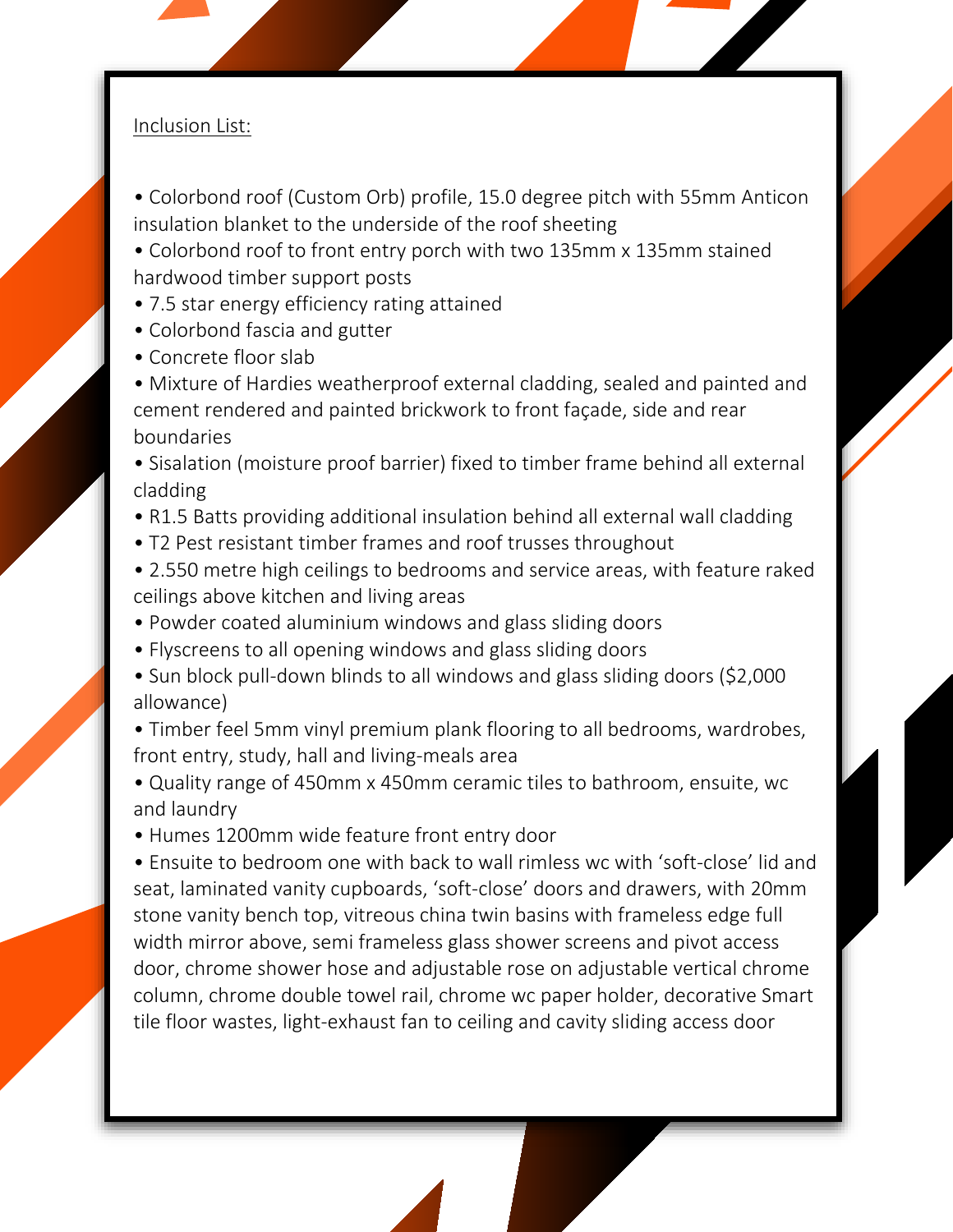• Main bathroom adjacent to bedroom four with Aifol Spello 1580mm long freestanding acrylic bath tub, laminated vanity cupboards, 'soft-close' doors and drawers, with 20mm Caesarstone vanity bench top, counter top vitreous china basin with full width frameless mirror above, semi frameless clear safety glass shower screens and pivot access door, chrome shower hose and adjustable rose on adjustable vertical chrome column, chrome double towel rail, decorative smart tile floor wastes, light-exhaust fan to ceiling and swing access door

• Toilet (wc) opposite main bathroom with rimless back to wall dual flush unit with 'soft-close' lid and seat, chrome plated wc paper holder, exhaust fan and privacy lock to swing access door

• Chrome plated 'Abey' or similar quality mixer tapware to kitchen, bathroom, ensuite and laundry

• 1.8 metre high wall tiling in both showers, splashback tiles above vanities, bathtub, laundry tub and above kitchen bench tops. Skirting tile to double garage perimeter concrete floor

• Built-in wardrobes to bedrooms two, three and four, each with Customwood smooth surface sealed and painted top shelf, chrome plated hanging rail and two mirrored faced sliding access doors

• Walk-in wardrobe to master suite, Customwood smooth surface sealed and painted top shelves, bank of side shelves, chrome plated hanging rails and swing access door

• Swing access door to master suite

• Single swing door linen cupboard between bedrooms two and three with four rows of white Melamine shelves

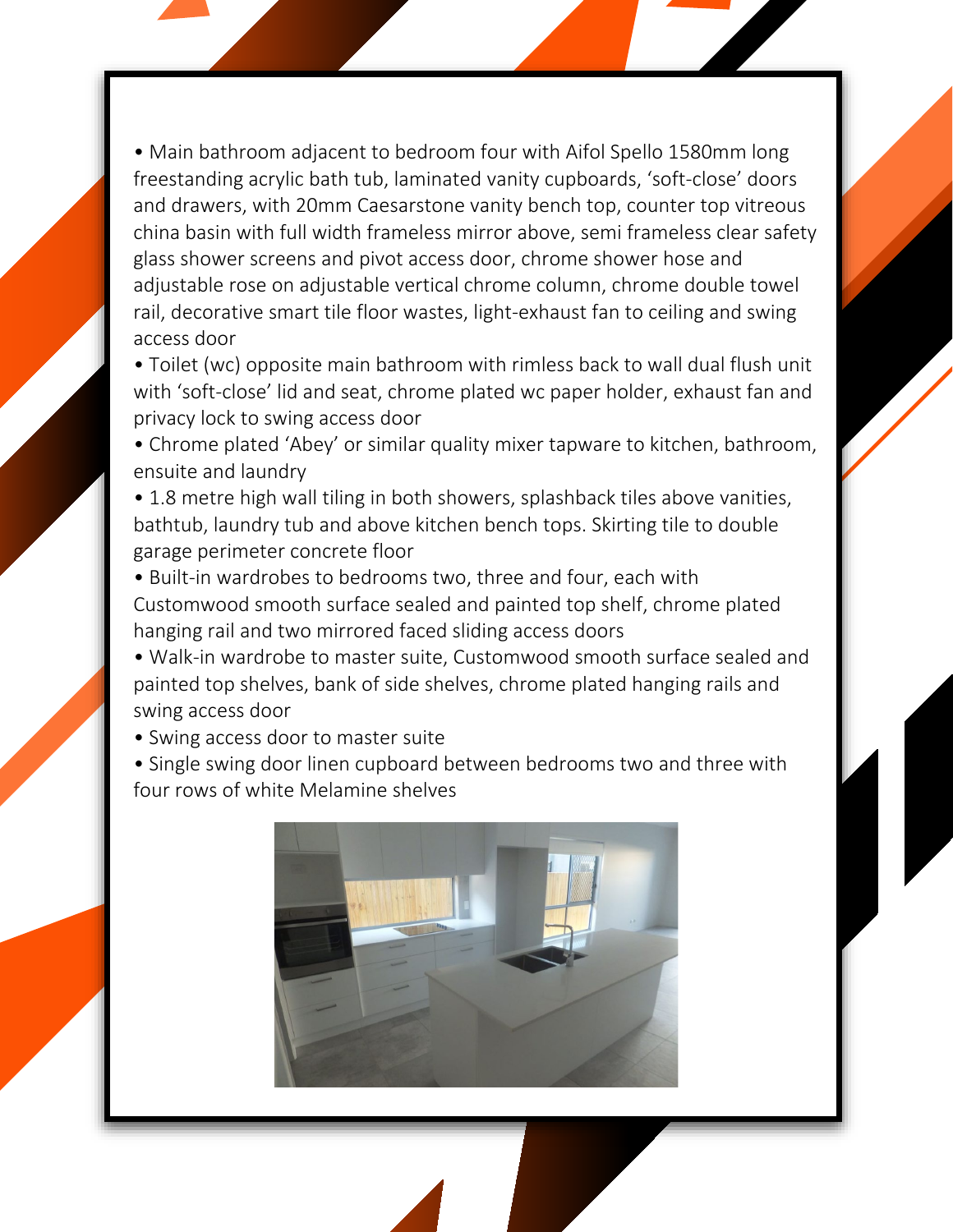- Hardwired smoke detectors with battery backup in ceilings in all bedrooms and in hallways outside bedrooms in compliance with new safety regulations
- Ceiling fans to all bedrooms dining/living area and terrace (6)
- Ducted air-conditioning throughout
- Tv point to living area and master bedroom (2)
- Two data connection points, study and living area
- House is prewired for telephone connection and the National Broadband Network
- Circuit breakers and earth leakage safety switches installed throughout house

• Energy efficient LED downlights to living area, meals area, study, entry hallway, master suite and walk-in wardrobe, kitchen, bathroom, ensuite, laundry, wc, front entry porch, rear terrace, 2 single batten lights to double garage and wall light to illuminate clothes drying area

- Humes decorative panelled internal doors with brushed chrome lever type door handles
- Cushion or clip-on door stops to all internal doors
- Draught excluder to front entry door
- Finger jointed pine architraves and skirting boards, splayed profile
- 75mm coved plaster cornice to ceilings throughout
- Plasterboard internal linings to walls and ceilings
- Water resistant Versalux wall linings to wet areas

• Smart Stone 20mm bench tops to kitchen with laminated floor, overhead cupboards and drawers, all with 'soft-close' feature. Beko stainless steel faced fan-forced wall oven with microwave space above, Beko ceramic cook top, Beko stainless steel integrated rangehood, feature tiled splashback above bench top to underneath overhead cupboards, Beko stainless steel faced dishwasher, double bowl under mounted stainless steel sink with quality flickmixer tap, walk-in pantry with 5 rows of melamine shelves, twin rubbish bins in cupboard drawer, 1000mm wide fridge recess with water connection and wide island breakfast bar

• Separate laundry with 45 litre stainless steel laundry tub inset in 20mm stone bench top, concealed chrome finished washing machine taps, 2 door laminated floor cupboards with soft close feature, glass sliding exit door to exposed aggregate concreted floor clothes drying area